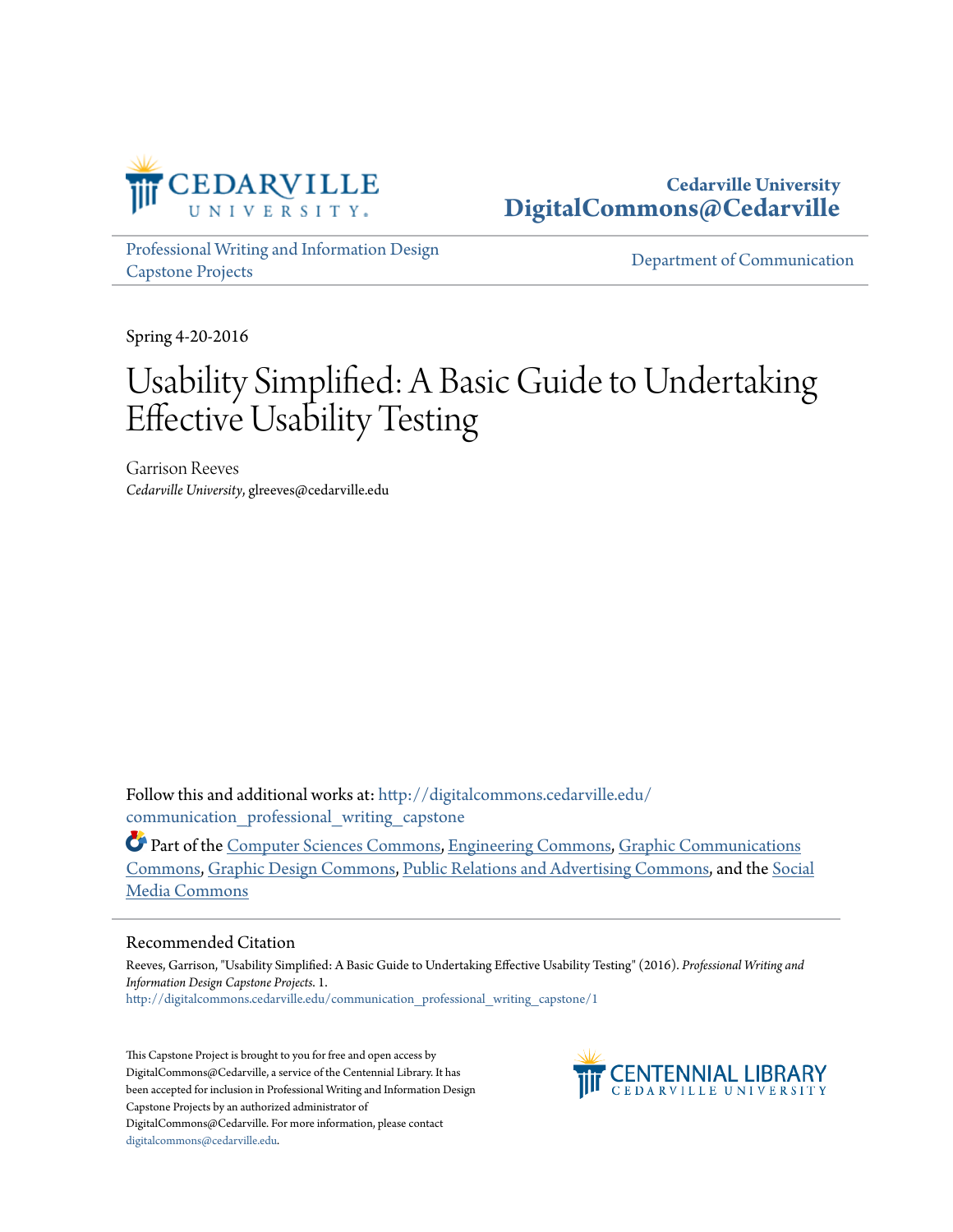

## **Cedarville University [DigitalCommons@Cedarville](http://digitalcommons.cedarville.edu?utm_source=digitalcommons.cedarville.edu%2Fcommunication_professional_writing_capstone%2F1&utm_medium=PDF&utm_campaign=PDFCoverPages)**

[Professional Writing and Information Design](http://digitalcommons.cedarville.edu/communication_professional_writing_capstone?utm_source=digitalcommons.cedarville.edu%2Fcommunication_professional_writing_capstone%2F1&utm_medium=PDF&utm_campaign=PDFCoverPages) [Capstone Projects](http://digitalcommons.cedarville.edu/communication_professional_writing_capstone?utm_source=digitalcommons.cedarville.edu%2Fcommunication_professional_writing_capstone%2F1&utm_medium=PDF&utm_campaign=PDFCoverPages)

[Department of Communication](http://digitalcommons.cedarville.edu/media_and_applied_communications?utm_source=digitalcommons.cedarville.edu%2Fcommunication_professional_writing_capstone%2F1&utm_medium=PDF&utm_campaign=PDFCoverPages)

Spring 4-20-2016

# Usability Simplified: A basic guide to undertaking effective usability testing.

Garrison Reeves 5151036

Follow this and additional works at: [http://digitalcommons.cedarville.edu/](http://digitalcommons.cedarville.edu/communication_professional_writing_capstone?utm_source=digitalcommons.cedarville.edu%2Fcommunication_professional_writing_capstone%2F1&utm_medium=PDF&utm_campaign=PDFCoverPages) communication professional writing capstone

Part of the [Computer Sciences Commons](http://network.bepress.com/hgg/discipline/142?utm_source=digitalcommons.cedarville.edu%2Fcommunication_professional_writing_capstone%2F1&utm_medium=PDF&utm_campaign=PDFCoverPages), [Engineering Commons,](http://network.bepress.com/hgg/discipline/217?utm_source=digitalcommons.cedarville.edu%2Fcommunication_professional_writing_capstone%2F1&utm_medium=PDF&utm_campaign=PDFCoverPages) [Graphic Communications](http://network.bepress.com/hgg/discipline/1052?utm_source=digitalcommons.cedarville.edu%2Fcommunication_professional_writing_capstone%2F1&utm_medium=PDF&utm_campaign=PDFCoverPages) [Commons,](http://network.bepress.com/hgg/discipline/1052?utm_source=digitalcommons.cedarville.edu%2Fcommunication_professional_writing_capstone%2F1&utm_medium=PDF&utm_campaign=PDFCoverPages) [Graphic Design Commons](http://network.bepress.com/hgg/discipline/1134?utm_source=digitalcommons.cedarville.edu%2Fcommunication_professional_writing_capstone%2F1&utm_medium=PDF&utm_campaign=PDFCoverPages), [Public Relations and Advertising Commons,](http://network.bepress.com/hgg/discipline/336?utm_source=digitalcommons.cedarville.edu%2Fcommunication_professional_writing_capstone%2F1&utm_medium=PDF&utm_campaign=PDFCoverPages) and the [Social](http://network.bepress.com/hgg/discipline/1249?utm_source=digitalcommons.cedarville.edu%2Fcommunication_professional_writing_capstone%2F1&utm_medium=PDF&utm_campaign=PDFCoverPages) [Media Commons](http://network.bepress.com/hgg/discipline/1249?utm_source=digitalcommons.cedarville.edu%2Fcommunication_professional_writing_capstone%2F1&utm_medium=PDF&utm_campaign=PDFCoverPages)

This Capstone Project is brought to you for free and open access by DigitalCommons@Cedarville, a service of the Centennial Library. It has been accepted for inclusion in Professional Writing and Information Design Capstone Projects by an authorized administrator of DigitalCommons@Cedarville. For more information, please contact [digitalcommons@cedarville.edu](mailto:digitalcommons@cedarville.edu).

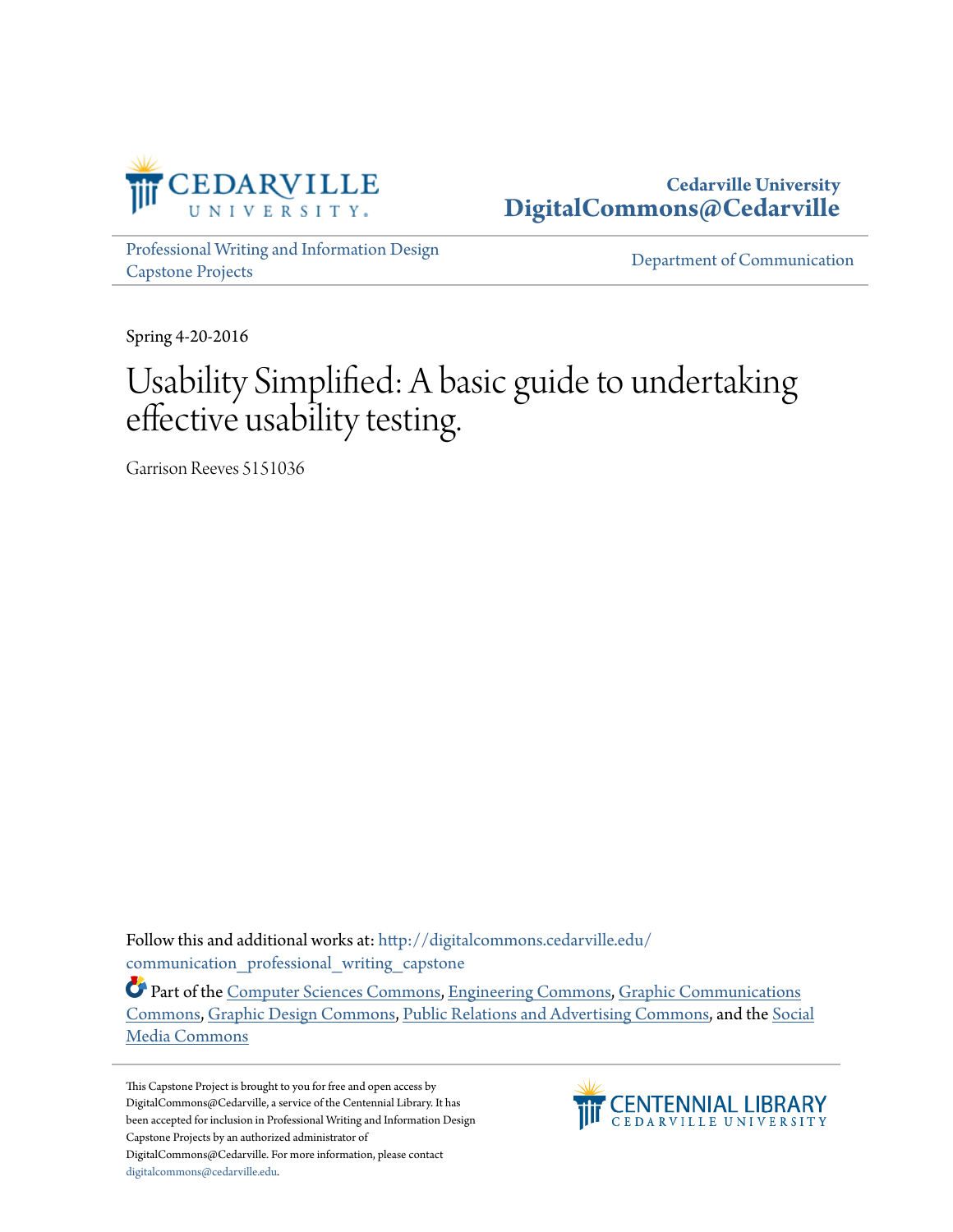*By: Garrison Reeves*

# **Introduction**

In order to deliver a clean, fresh, and — more importantly — effective user interface, usability tests are required. It is very unlikely any designer, regardless of their reputation and skills, is able to design a good product without doing some kind of research and testing.

Usability testing is a technique used for evaluating a product by testing the product on users who are part of the respective target audience. Testing is used in many fields, but I intend to focus on user-centered interaction design and how to test when designing and developing such a product. Every product has an intended purpose, and the scope and aim of usability testing is measuring if a product meets this purpose with regards to a user. I provide a simple head-start to usability testing based off of my research.

# **Literature Review: Testing World Wide Usability**

Highly usable web sites are intuitive. They are transparent. They support the users and allow users to accomplish their goals quickly, efficiently, and easily. Although the Web is based on a relatively simple interface consisting of links, buttons, menus, text fields, text, and graphics, severe usability problems are common. (Brinck et al.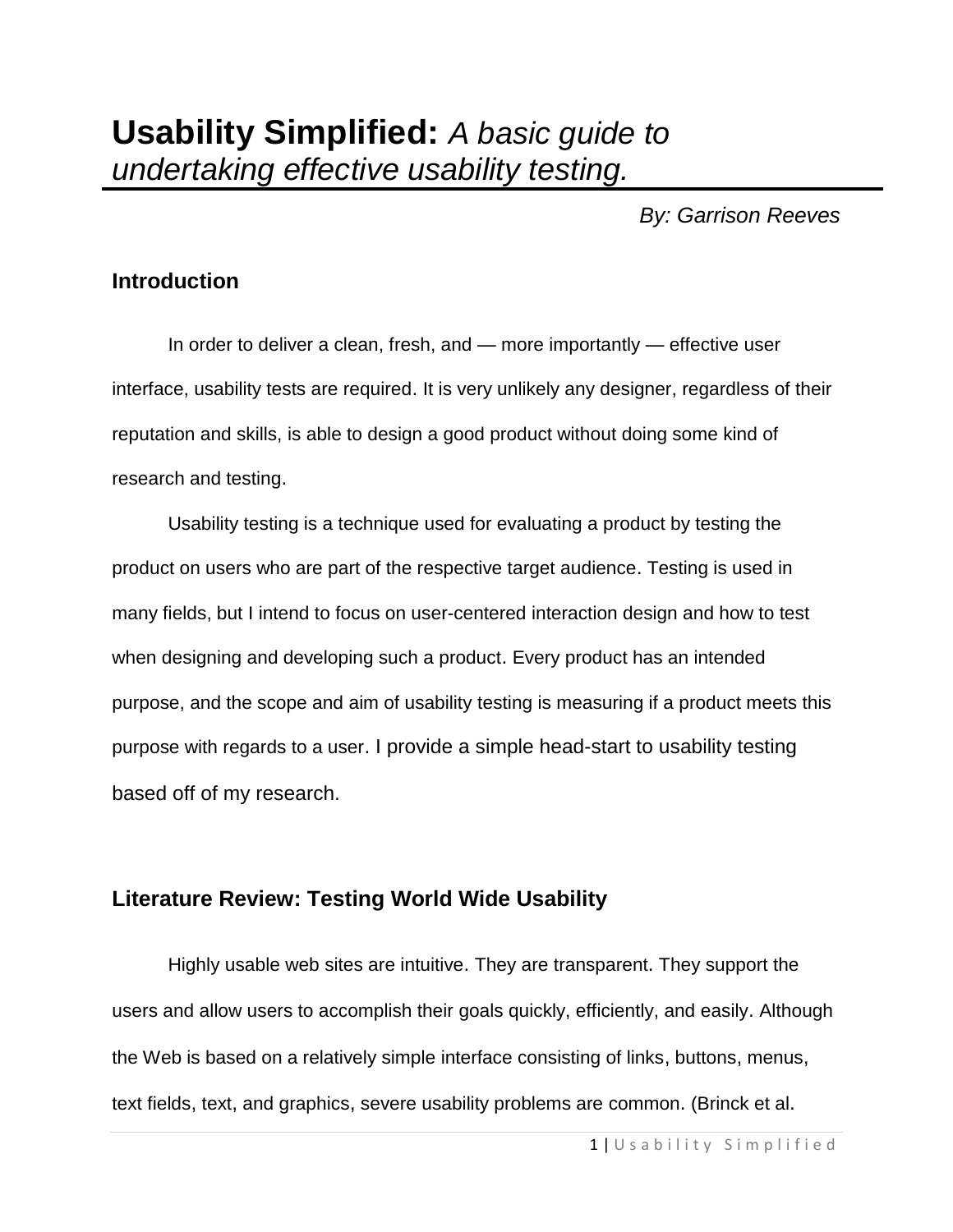2002) This discussion provides a road map, per se, to web design usability. While there are certainly many areas that can be troublesome, this discussion should provide a convincing argument for integrating usability testing into web design.

### **Ubiquitous usability**

Usability needs to be a part of every step of the design process. Our approach is pervasive usability—integrating usability into everything we do. The philosophy that usability should not be an add-on, but that everyday processes should be modified to be user-centered is mutual to Brinck (2002) and Nielson (1994, 2000). Make usability part of everything you do. Make it a lifestyle, much like it's a lifestyle for the user. (Brinck et al. 2002)

It is agreed that technical communicators' skills in audience analysis, task analysis, context-of-use analysis, organizing information, and writing are critically important in the future of usability. This is because usability is always prevalent. Usability is about ease of use. Nielson (2000) discusses how it is less about making a system conform to a single way of doing things than finding small ways that the system can be made easier to use."

## **Subject selection and analysis**

Technical communicator's want to make the interaction and interface communicate better and reduce the need for other user assistance. Brink (2002), Jordan (2000), Nielson (1994, 2000), Norman (2004), and Schneider (2005) all agree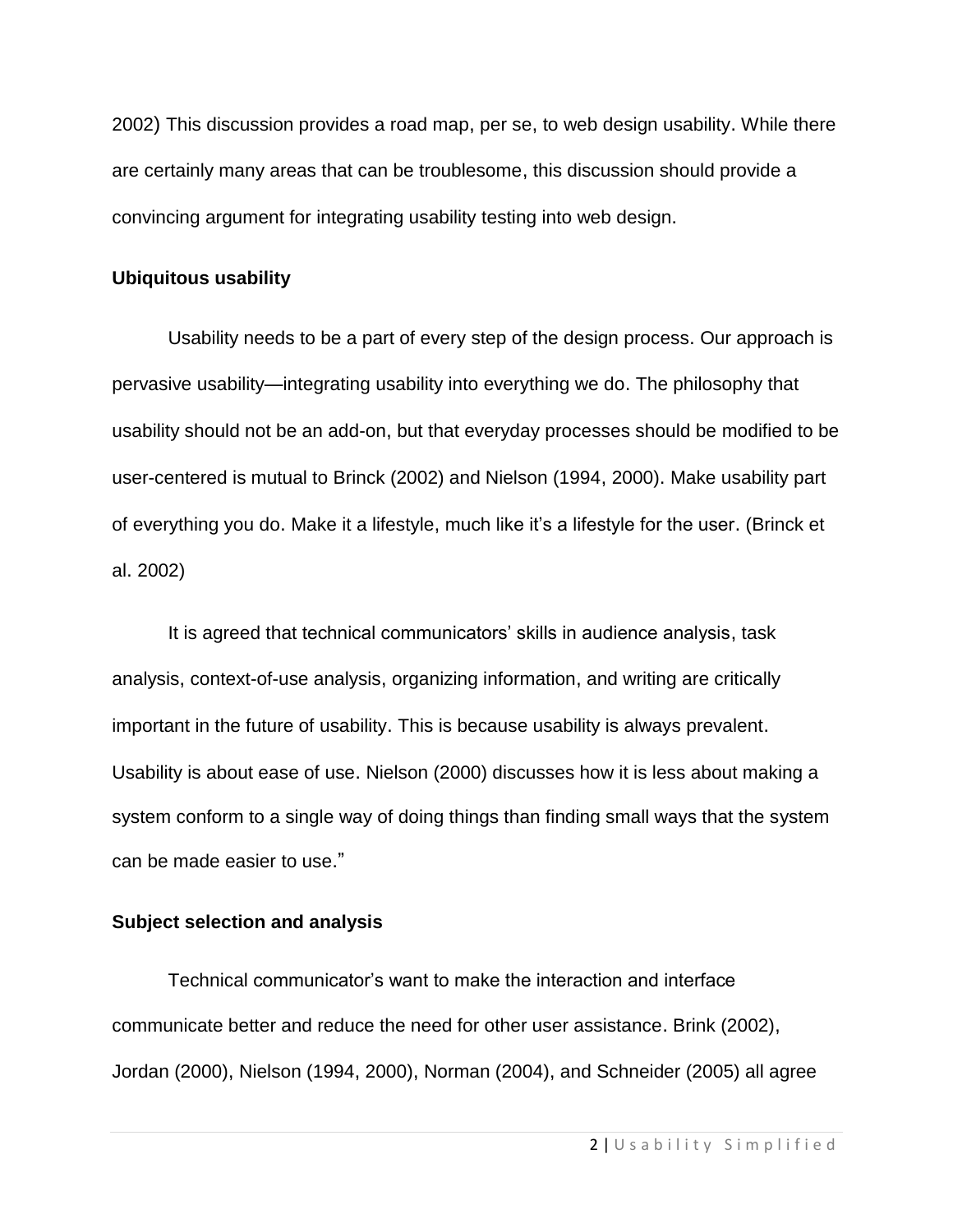that people shouldn't be an afterthought in design. Users need to be considered early and often in the design process. The first thing to consider is whether the test subjects are reflective of the intended audience of the site.

Cooke (2010) provides three basic questions to use when assessing the subjects of your testing; "Who are the intended users of the test object? How much knowledge and experience do they have with similar test objects? How and in what context will they use the test object?" (Cooke 2010, 1). It is important to have a heterogeneous group of subjects with respect to the dependent variable. Improper testing subject selection will result in vastly distorted results. Readers as users transform the role and force of technical documents at the same time that technical documents transform the role and forces of readers as users.

## **Testing methods**

The most effective usability experience (UX) testing method is a usability test. There are many types of usability tests to choose from. Despite the differences in usability testing modes and flavors, all generally have the following in common:

- They use a representative set of users.
- Participants attempt a realistic set of tasks scenarios.
- Data is collected about what users do and say (behavioral and attitudinal data). (Nielson 1994, 13-15)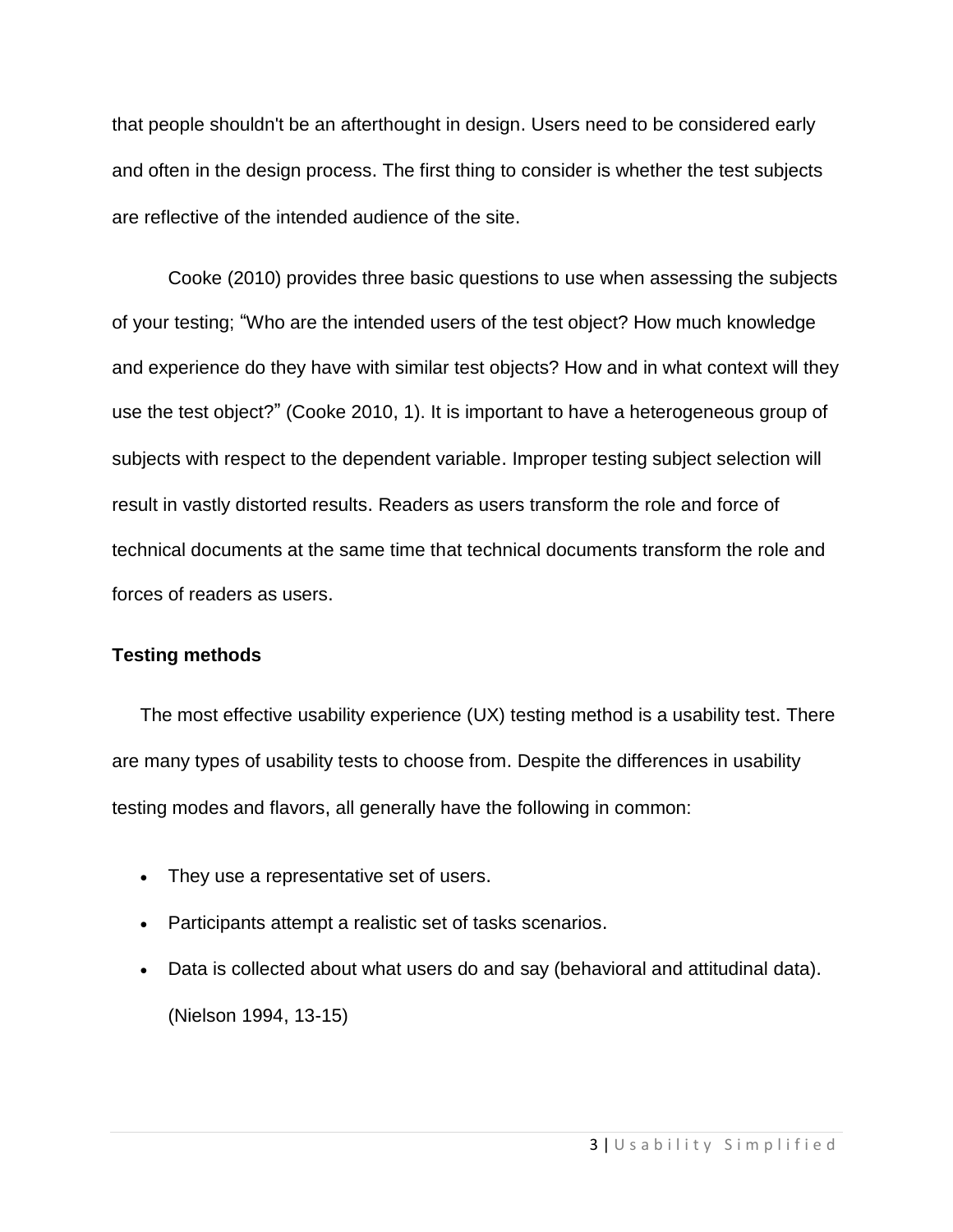Behind every usability test there are different goals, which pertain specifically to the observation aims of the tester. The "right" method depends on your research goals, and many studies involve a combination of the usability types. A few opportunities that Brink (2002), Jordan (2000), Nielson (1994, 2000), Norman (2004), Schneider (2005), contribute are as follows:

- **Baseline usability testing on an existing site**
- [Focus](http://www.usability.gov/how-to-and-tools/methods/focus-groups.html) groups, surveys or interviews to establish user goals
- [Card](http://www.usability.gov/how-to-and-tools/methods/card-sorting.html) Sort testing to assist with IA development
- Wireframe testing to evaluate navigation
- [First](http://www.usability.gov/how-to-and-tools/methods/first-click-testing.html) click testing to make sure your users go down the right path
- Usability testing to gauge the user interaction end-to-end
- Satisfaction [surveys](http://www.usability.gov/how-to-and-tools/methods/online-surveys.html) to see how the site fares in the real world

## **Usability effectiveness**

Usability testing is an invaluable tool for evaluating the effectiveness and ease of use of web sites. All of the elements of UX design, user-centered design, and usability apply to communicating results of user research and of usability testing. Changes to a site should reflect the test results. Everywhere usability methods have been implemented they have proven to be faster, cheaper, and in many regards, more reliable than standard approaches to ensuring design usability, or lack thereof (Jordan 2000).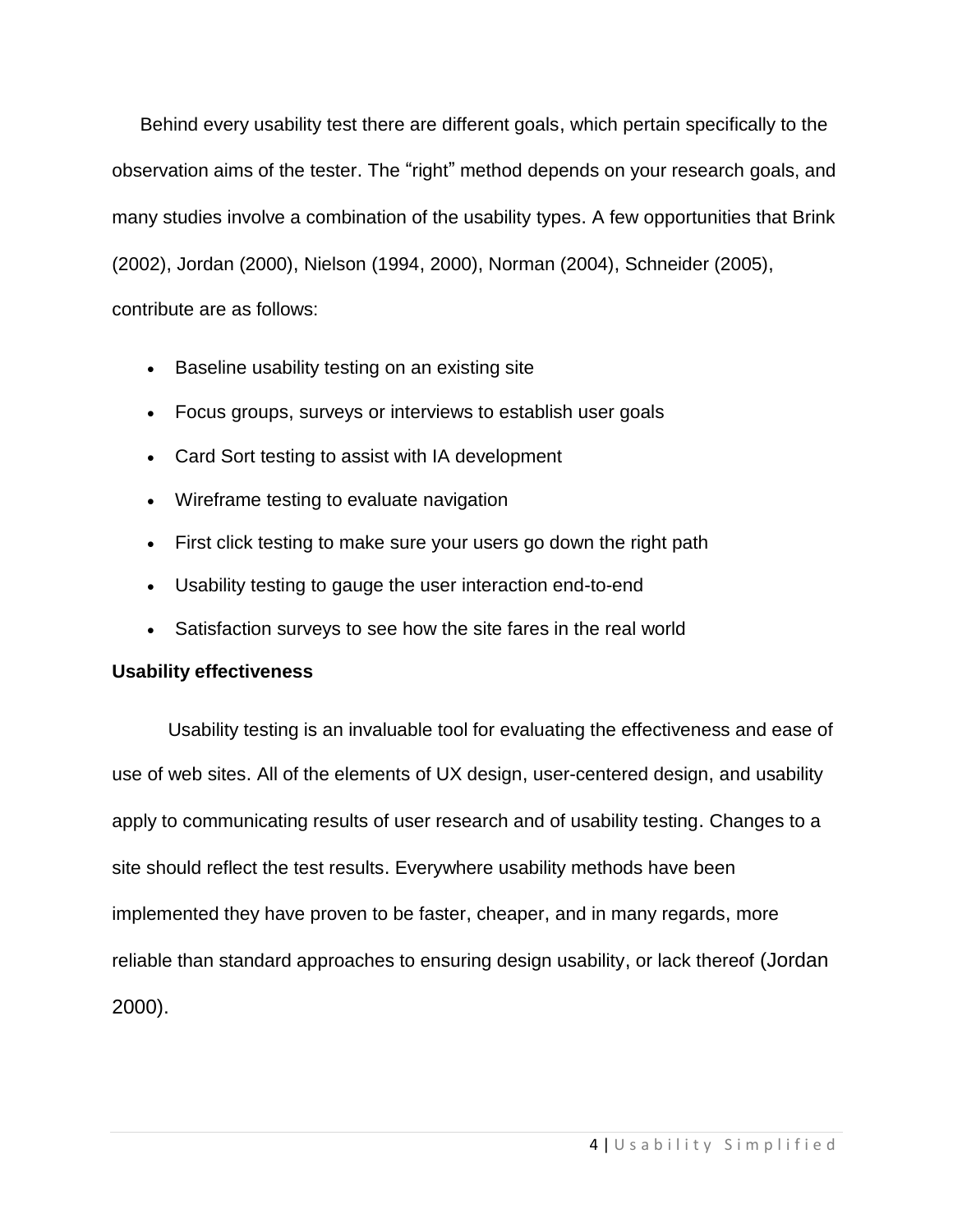# **Analysis: Guidelines to Effective Usability**

## **The four principles**

Behind every usability test there are different goals that pertain specifically to the observation aims of the tester. The results can be treated as a control measurement or a baseline. Because several tests can be conducted throughout a period of time, all the results will be compared with the baseline test results.

The four principles behind usability testing are as follows:

- *Efficiency* the tester measures how much time and how many steps are required for the user to complete basic tasks (find a product, add it to the cart, read the feedback and ratings, ask questions, buy the product. These would be basic tasks for a mobile app.
- *Accuracy* how many mistakes do users make when trying to perform these tasks and how fatal are the mistakes? Sometimes, with the right information, the mistake is recoverable.
- *Recall* after a period of non-use, how much does a person remember about the interface and the browsing process?
- *Emotional response* how does the user feel about the tasks he had to complete? Was the person stressed or confident, and would the user recommend the product to a friend?

These are general principles used in testing user-centered interfaces, but it is important for the tester to set usability goals. Based on these, he will be able to closely monitor the subject and interpret his mistakes or gestures.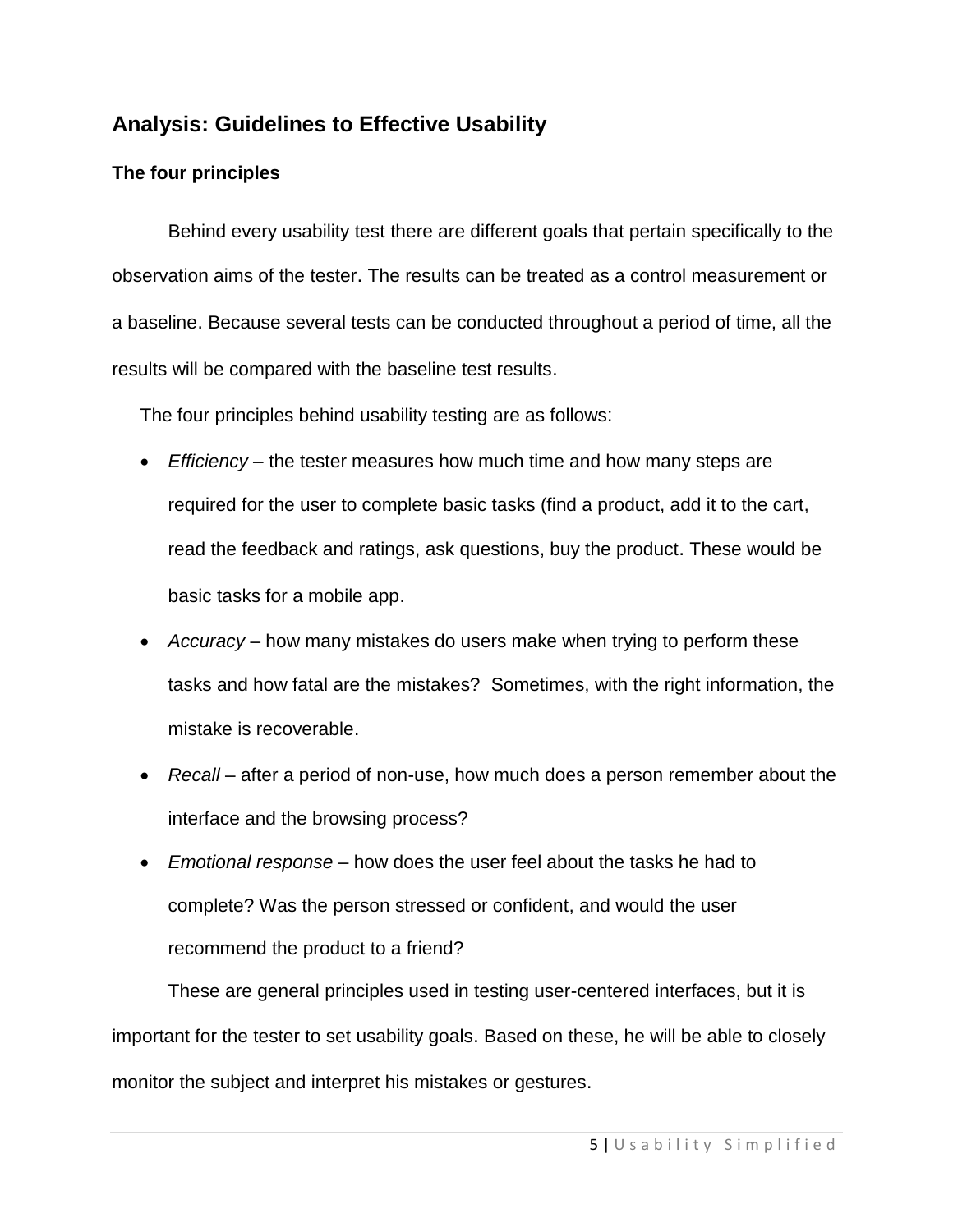### **Wrong interpretation**

Some people interpret the term "usability testing" incorrectly. Just gathering opinions on an object (or a device or an application) doesn't mean anything more than market research and market research is definitely not usability testing, but rather quantitative research.

In order for such a procedure to be labeled as usability testing, it requires involving a systematic observation under controlled conditions; this determines how well users (always part of the target audience) can make use of the product. Knowing that 86% of the questioned users mentioned that "the application works fine" doesn't mean you tested the usability of your application and the results were mostly positive, but rather, it means the majority of the questioned individuals seem to think the application works fine and is not enough information for you to use for improving the interface.

One key aspect of usability testing is to involve the users as much as possible. Instead of asking them what they think about how a mobile interface looks, ask them to perform some actions. There are many aspects affecting the browsing process, and most users will not be able to name or discuss them, but they will most definitely be able to show it to you while using the interface.

## **Methods**

When testing a product you need to create a realistic situation in which the participant has to perform a list of tasks using the product you are testing. During this situation, observers should watch carefully and take notes as quietly as possible. Different props such as paper prototypes, scripted instructions, and pre or post-test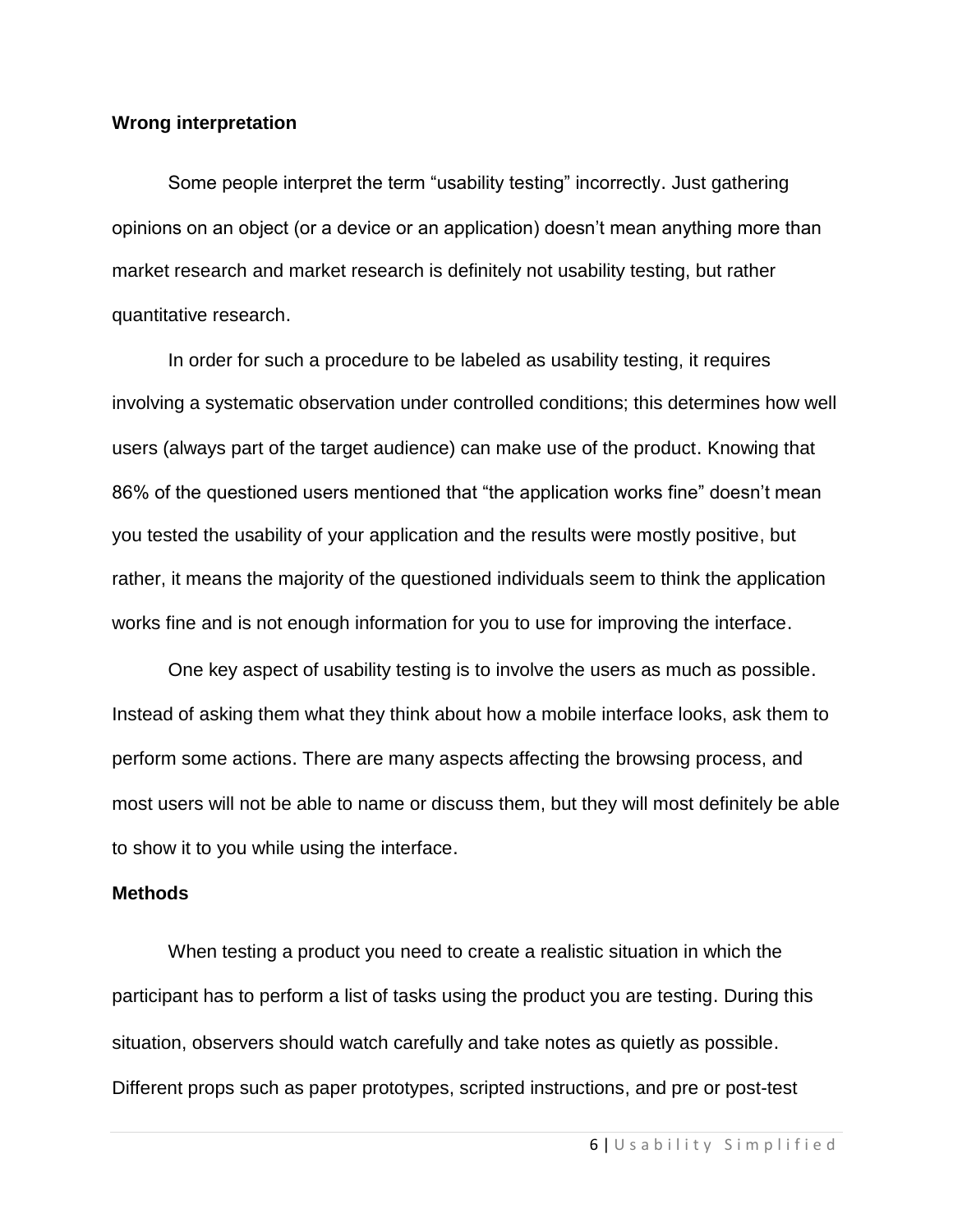questionnaires are also used to gather information and feedback about the product you are testing. The think-aloud testing method, co-discovery learning, and eye-tracking are usability testing techniques that can be used throughout these methods.

### *Hallway testing*

Hallway testing is a general methodology working with a limited number of people, ranged between four and six. The name of the testing comes from the idea that participants to the test should be random people who pass by in the hallway. Hallway testing can be used when your product is not necessarily aimed at a specific target.

Hallway testing should be employed early in the design phase. Test quickly and test often! This means that you will need to go out there several times. The process is quite simple: test on five persons, go back to the drawing board and solve the issues. Go out and test again on five other people, get back inside and solve the issues. After testing three or four times, the number of critical interface mistakes should be narrowed down significantly, and you then can start focusing on developing the product and its features. You will need to test again at some point in time, but knowing you solved most of your interface issues should allow you to focus on the development phase a bit more.

The reason behind using totally random people is because you don't want to test your product on individuals who are somewhat familiar with your product and its interface. You want people who have never seen your interface before, so they all start from a common ground. Moreover, this way you can test newcomers — who are most of the time the easiest to lose — as their level of interest and motivation is not high enough yet. If someone who has not used the application before is very happy with it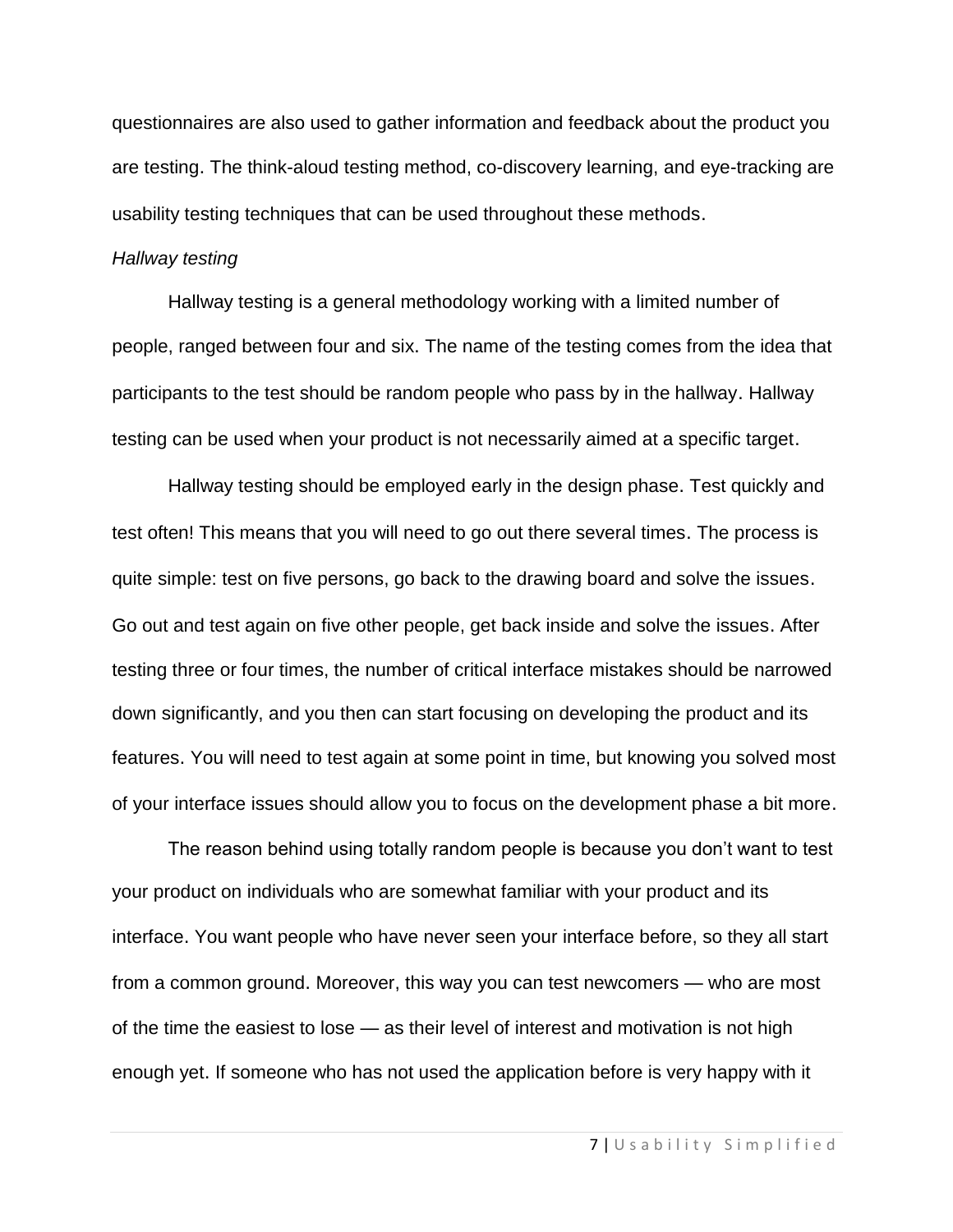and handles all the tasks easily, it means most of the people who will use your application will do the same.

## *Remote usability testing*

Remote usability testing can be used when the product you are testing has prospective users in different parts of the world. Bringing them together poses real financial challenges and might not be possible for a freelancer or a small company. Experts concerned by these issues came up with this methodology — which facilitates evaluations and testing being done remotely — with the user and the tester separated over space and maybe even time. Video conferencing is a way of doing this kind of testing, while another one could be by employing remote applications such as TeamViewer or WebEx. Both of these involve users who have a personal computer and an Internet connection which allows the tester to follow the participant's movements, but not their reactions and emotions. The tester can automatically get a collection of user's click streams, user logs of critical mistakes, incidents that occur while interacting with the interface, and even subjective feedback by the users.

The good part about this kind of testing is that it is carried out in the participant's own environment, which means they will be very confident in their abilities, and you will be able to simulate a real-life scenario testing. Clearly, the biggest advantage of this remote testing methodology is that it allows you to work with people from all over the world without many costs for transport and logistics.

There are several tools a designer can use for remote testing. WebEx and GoToMeeting are the most popular, but delete any remote tool would do the job.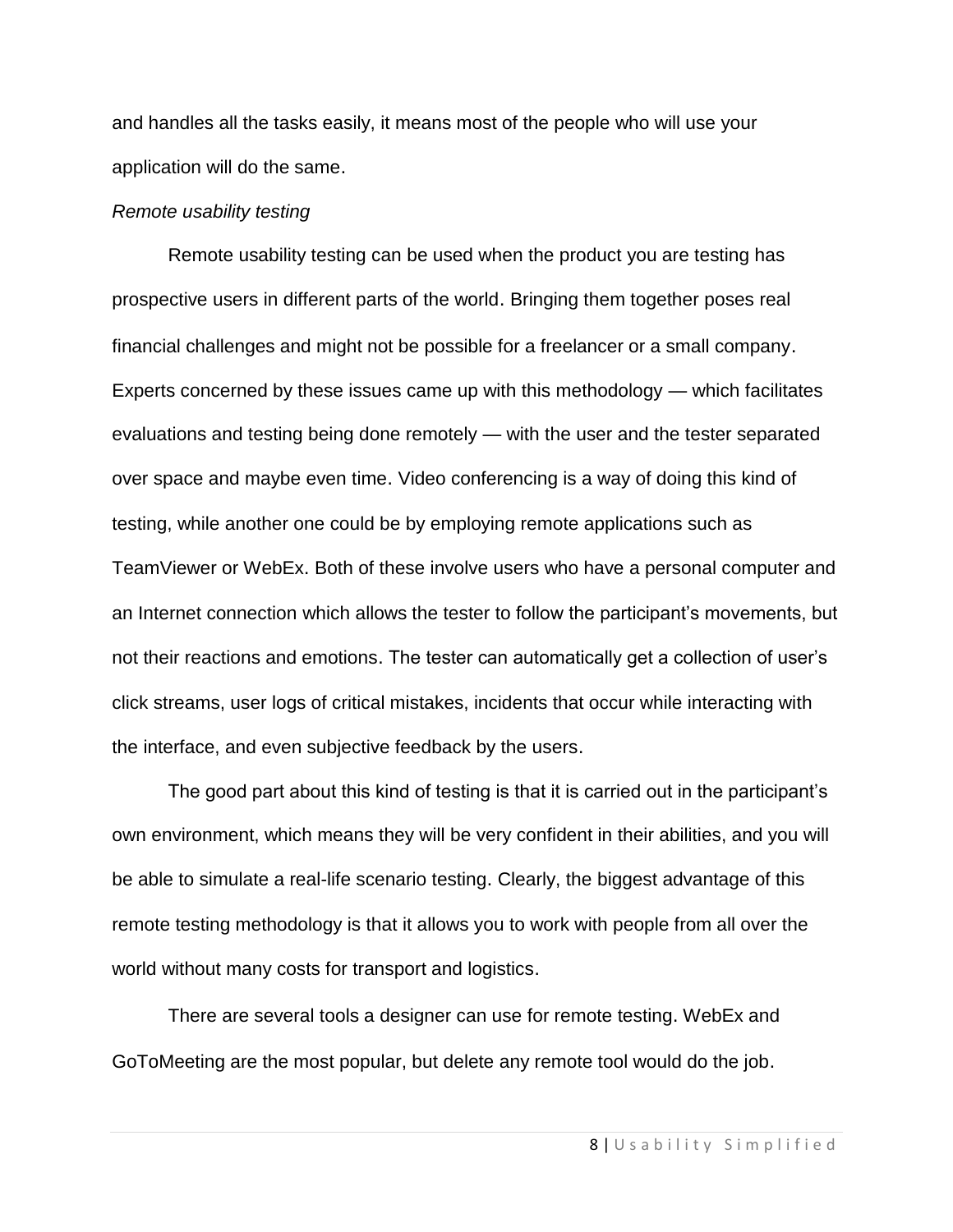Regardless of how well the tools would work, carrying out a synchronous remote testing is a bit more difficult than it looks, as managing linguistic and cultural barriers through a computer might decrease the efficiency of the test. Interruptions and distractions in the participant's environment are other challenges that are impossible to solve from the other corner of the planet.

#### *Expert review*

Expert review is another methodology for usability testing and requires bringing in field experts to evaluate the product in testing. The challenges of this method are mostly financial and logistical, as it would cost a lot to bring in experts from different areas. There is also an automated expert review methodology, which is based on the same principle, only it would be done through the use of different software.

#### *A/B testing*

A/B Split Testing is probably one of the most well-known experimental approaches to user experience and interface testing. It aims at identifying the elements of a webpage that increase the user's interest or engagement.

The method is called A/B testing because there are two versions of a website/interface (the A and the B version) that are compared. They are always identical, except for one variation (which can be an element such as a button, contact form or image) that might impact a user's behavior (Norman 2004).

During the testing period the website is monitored through tools such as Google Analytics. In this period, the two versions, A and B, change randomly, which means that you can come on the webpage and find a header image, then refresh the webpage and find the other header image. A/B testing methodology is mainly used behind the scenes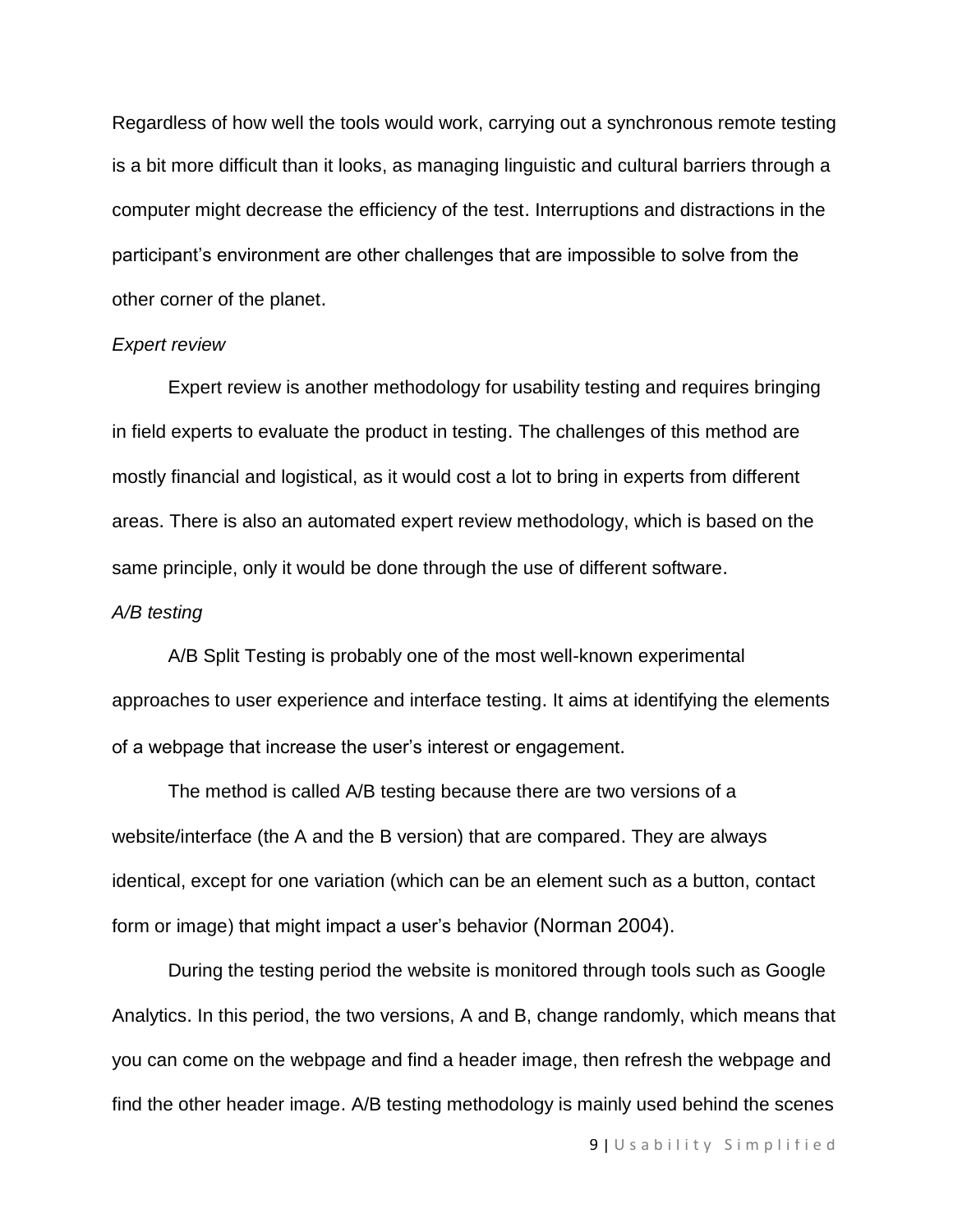to maximize profit, reduce drop-off rates and increase sales. Although this is mainly used for e-commerce websites, A/B testing can easily be used in interface design as well; and it can be as effective as giving testers an overview of which interface is better between a choice of two or more.

## **How many users to test?**

Carrying out several tests with a limited number of participants is much better than testing once on a larger number of subjects. This translates simply into many quality tests instead of a few quantity tests. Five subjects for each test should be enough to help observers get enough information to work with for a period of time. Once you find out few people are confused by a feature or a website, you gain less from testing the same interface on even more people, as they will most likely be confused by the same elements. The solution is to solve the issues and then go out there and test again on a limited number of subjects. You need to repeat this process several times to get the best out of it.

There might be some downsides to this theory. Usability usually applies to a larger sample of the population, not only to a specific set of users; this means that interface problems might be undetectable by the first group tested. However, carrying out one or two tests with this limited number of subjects is not what this theory suggests.

These tests should be carried out every week — maybe even twice per week during the design process. The longer the design process, the more you should test.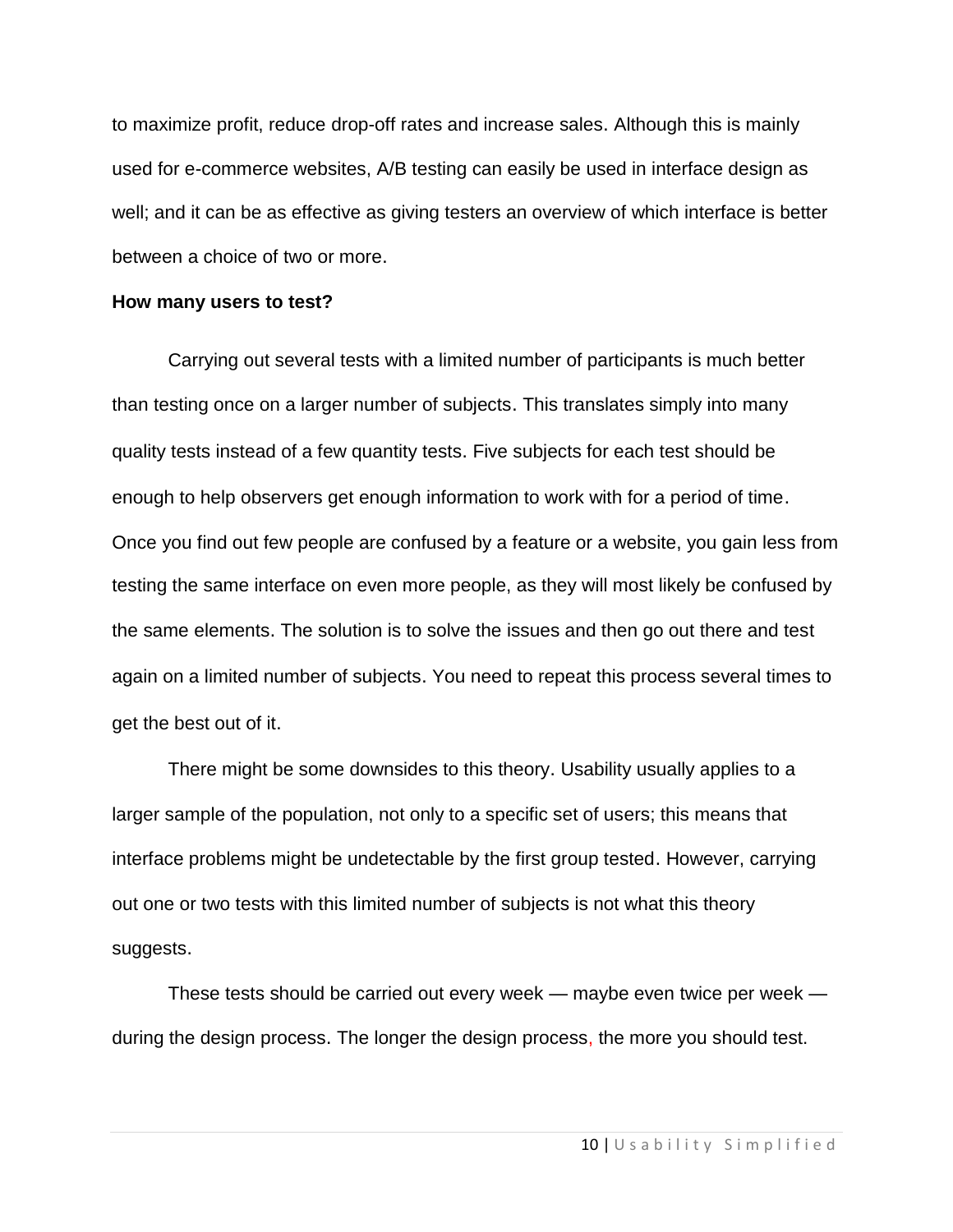During this whole process a number of subjects between 50 and 100, or sometimes even larger, could be tested.

It would be more effective to test subjects across a broad spectrum of abilities in the second phase of testing. During the last tests, as the design should already be smooth, you could narrow the observations down and start putting more effort towards testing at your own target audience.

## **Conclusion**

Usability testing is something worth carrying out if you develop an interface and hope to achieve some kind of success with it. It may not be quite as crucial if you are testing a simple website, but you should always involve some testing if developing a more complex website or mobile application.

When conducting usability tests, it is also important to notice the things that work well — not only the ones that don't — and keep testing them over and over again. The theory behind this is that elements not working well should be eliminated, but elements that work well and are enjoyed by users should also be paid attention to. Try to keep them the same as they were in the first instance because they obviously work well. Focus more on the ones that fail instead of trying to change and improve the ones that are already functioning successfully. There is time for that later on during the postdevelopment processes.

Usability testing can also be done more or less for free; you do not necessarily need to invest a big amount of money in logistics. If you feel you only need to test on a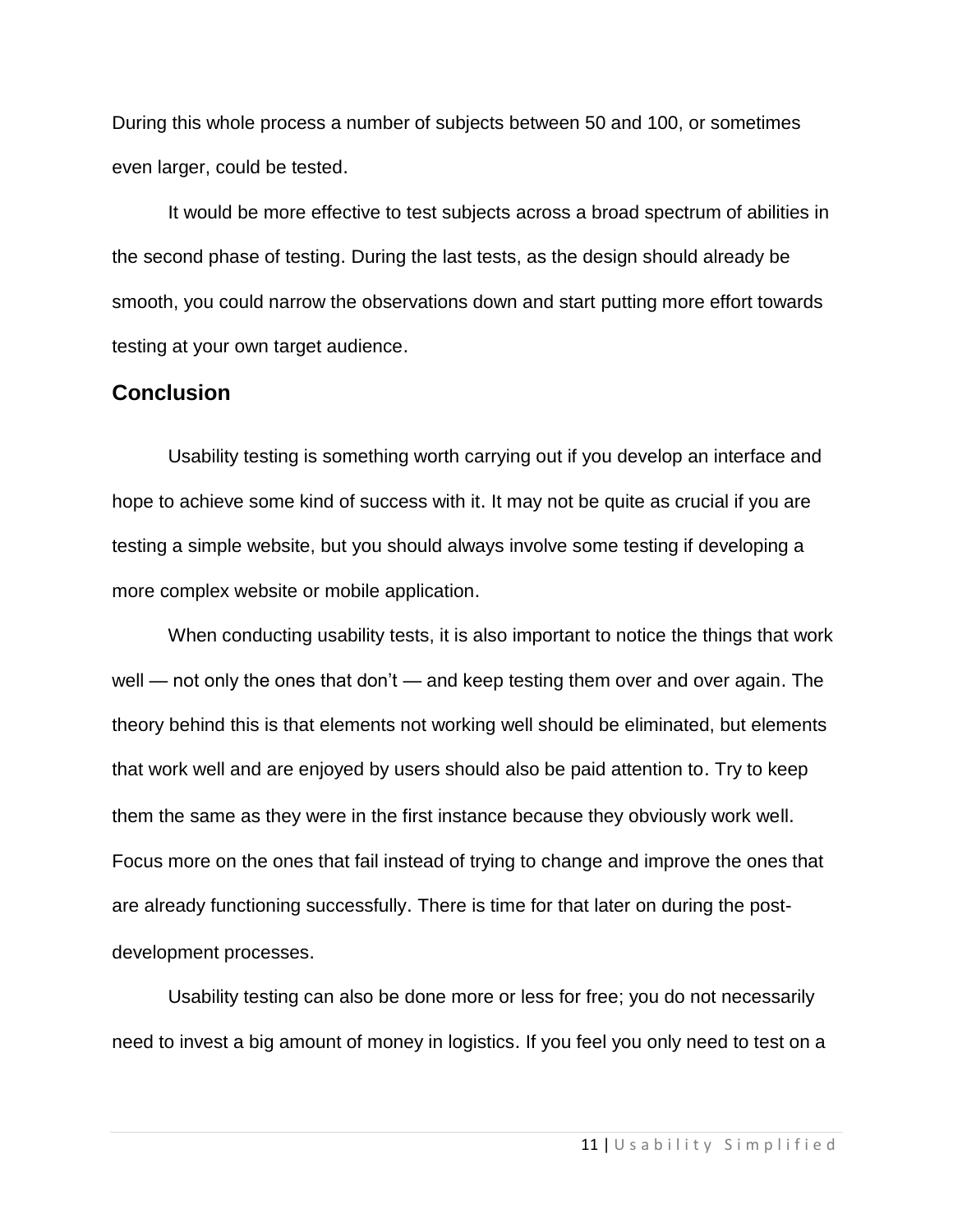smaller scale, use your friends and relatives for it; it would all be free or very, very cheap (chocolate cake is always a winner).

As you can see, usability testing is something you can do in many different ways and you have to determine which way is right for you and your purposes before starting. It might seem like a very complicated process in the beginning, but even a beginner should be able to carry out such a test and get something out of it. So if in the middle of your design process, do not hesitate to go out there and do some testing — it will improve your interface and your users will be much happier with it.

It is important to note that future research in this field will support or disprove my findings, and the effectiveness of certain kinds of usability testing, as new methods come and go.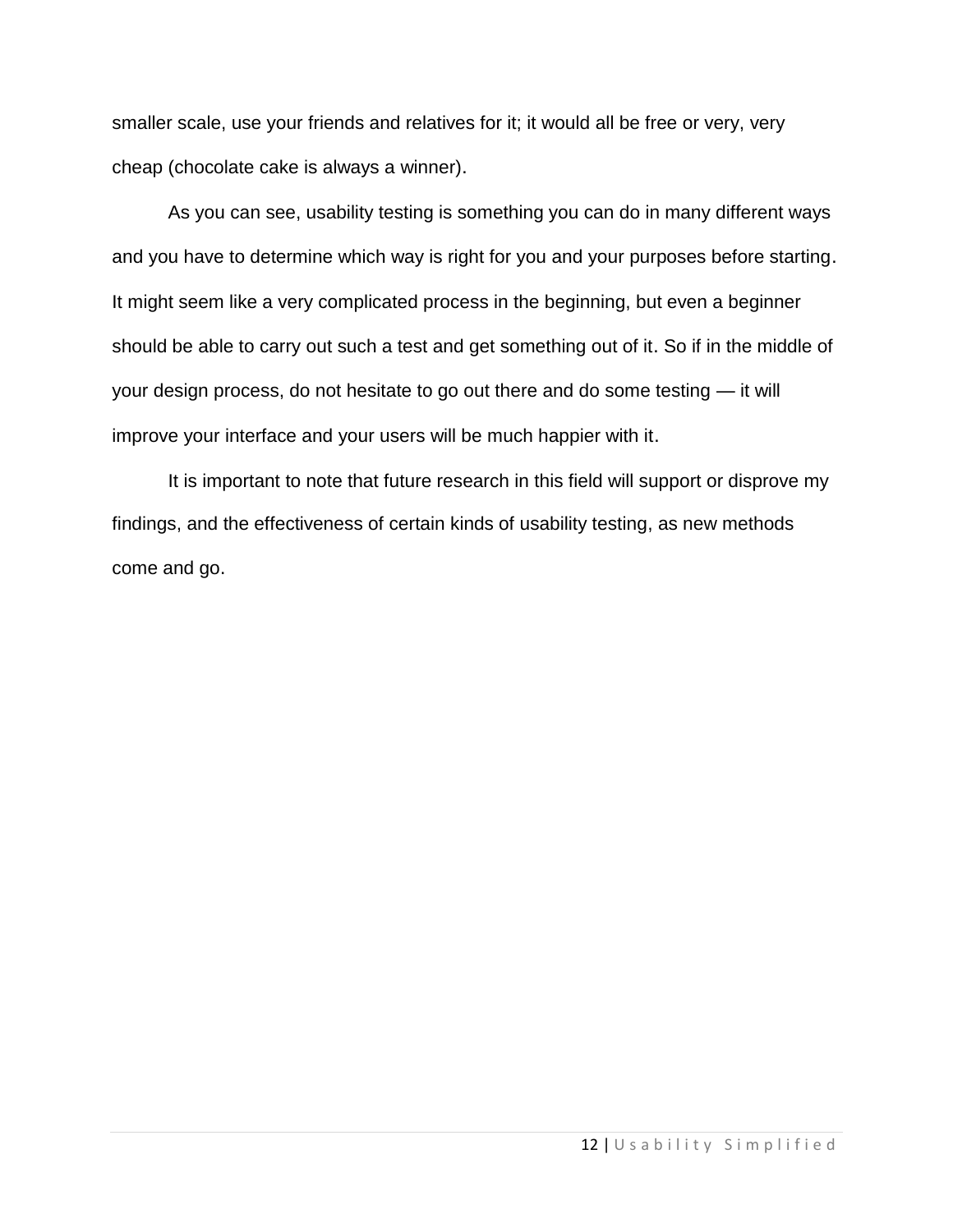## **Reference List**

- Åkerman, Magnus, 1978, Author, Malin, 1987, Author Karlsson, Lars-Ola, 1976, Author Bligård, Institutionen för produkt- och produktionsutveckling, Design and Human Factors, Publisher Chalmers tekniska högskola, Department of Product and Production Development, Design and Human Factors, Publisher Chalmers University of Technology, Institutionen för produkt- och produktionsutveckling, Produktionssystem, Publisher Chalmers tekniska högskola, and Department of Product and Production Development, Production Systems, Publisher Chalmers University of Technology. 2014. "Refining the needs: An exploratory study through usability testing." *The 6Th International Swedish Production SymposiumSwePub*, EBSCO*host* (accessed March 24, 2016).
- Alexander, Kara Poe1. 2013. "The Usability of Print and Online Video Instructions." *Technical Communication Quarterly* 22, no. 3: 237-259. *Education Full Text (H*.*W*. *Wilson)*, EBSCOhost (accessed March 24, 2016).
- Brinck, Tom, Darren Gergle, and Scott D. Wood. 2002. *Usability for the web*. *[electronic resource] : designing web sites that work*. n.p.: San Francisco, CA : Morgan Kaufmann Publishers, c2002., 2002. *Centennial Library Catalog*, EBSCO*host* (accessed March 24, 2016).
- Cooke, L. n.d. 2010. "Assessing Concurrent Think-Aloud Protocol as a Usability Test Method: A Technical Communication Approach." *Ieee Transactions On Professional Communication* 53, no. 3: 202-215. *Social Sciences Citation Index*, EBSCO*host* (accessed March 24, 2016).
- Grice, R.A. ( 1 ), A.G. ( 1 ) Bennett, R.A. ( 1 ) Lutzky, M.G.J. ( 1 ) Rolph, J.P. ( 1 ) Zappen, J.W. ( 2 ) Fernheimer, C. ( 3 ) Geisler, R. ( 4 ) Krull, and P. ( 5 ) Search. 2013. "Heuristics for broader assessment of effectiveness and usability in technologymediated technical communication." *Technical Communication* 60, no. 1: 3- 27. *Scopus®*, EBSCO*host* (accessed March 24, 2016).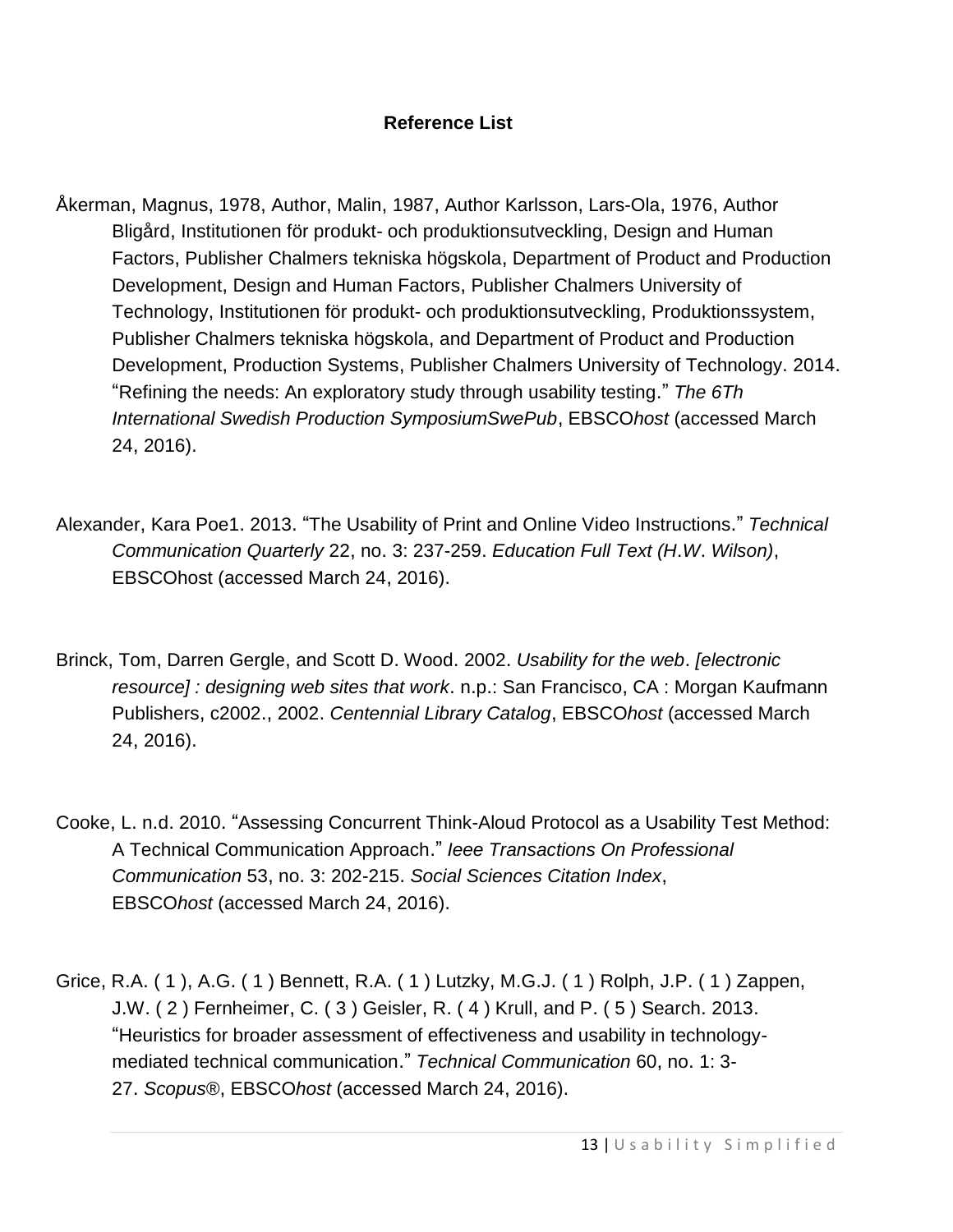- Jordan, Patrick W. 2000. *Designing pleasurable products*. *[electronic resource] : an introduction to the new human factors*. n.p.: London : Taylor & Francis, 2000., 2000.*OhioLINK Library Catalog* – LR, EBSCO*host* (accessed March 24, 2016).
- Mirel, Barbara, and Leslie A. Olsen. 1998. "Social and cognitive effects of professional communication on software usability." *Technical Communication Quarterly* 7, no. 2: 197.*Education Research Complete*, EBSCO*host* (accessed March 24, 2016).
- Nielsen, Jakob. 2000. *Designing Web usability*. *[electronic resource]*. n.p.: Indianapolis, Ind. : New Riders, ©2000., 2000. *Centennial Library Catalog*, EBSCO*host* (accessed March 24, 2016).
- Nielsen, Jakob. 1994. *Usability engineering*. [electronic resource] n.p.: San Francisco, Calif : Morgan Kaufmann Publishers, ©1994, 1994. *OhioLINK Library Catalog – LR*, EBSCOhost(accessed March 24, 2016).
- Nielsen, Jakob, and Robert L. Mack. 1994. *Usability inspection methods*. n.p.: New York : Wiley, ©1994., 1994. *OhioLINK Library Catalog* – LR, EBSCO*host* (accessed March 24, 2016).
- Norman, Donald A. 2004. *Emotional design*. *[electronic resource] : why we love (or hate) everyday things*. n.p.: New York : Basic Books, 2004., 2004. *Centennial Library Catalog*, EBSCO*host* (accessed March 24, 2016).
- Perrin, Joy Marie, Melanie Clark, Esther De-Leon, and Lynne Edgar. 2014. "Usability Testing for Greater Impact: A Primo Case Study." *Information Technology & Libraries* 33, no. 4: 57-66 10p. *CINAHL Plus with Full Text*, EBSCO*host* (accessed March 24, 2016).